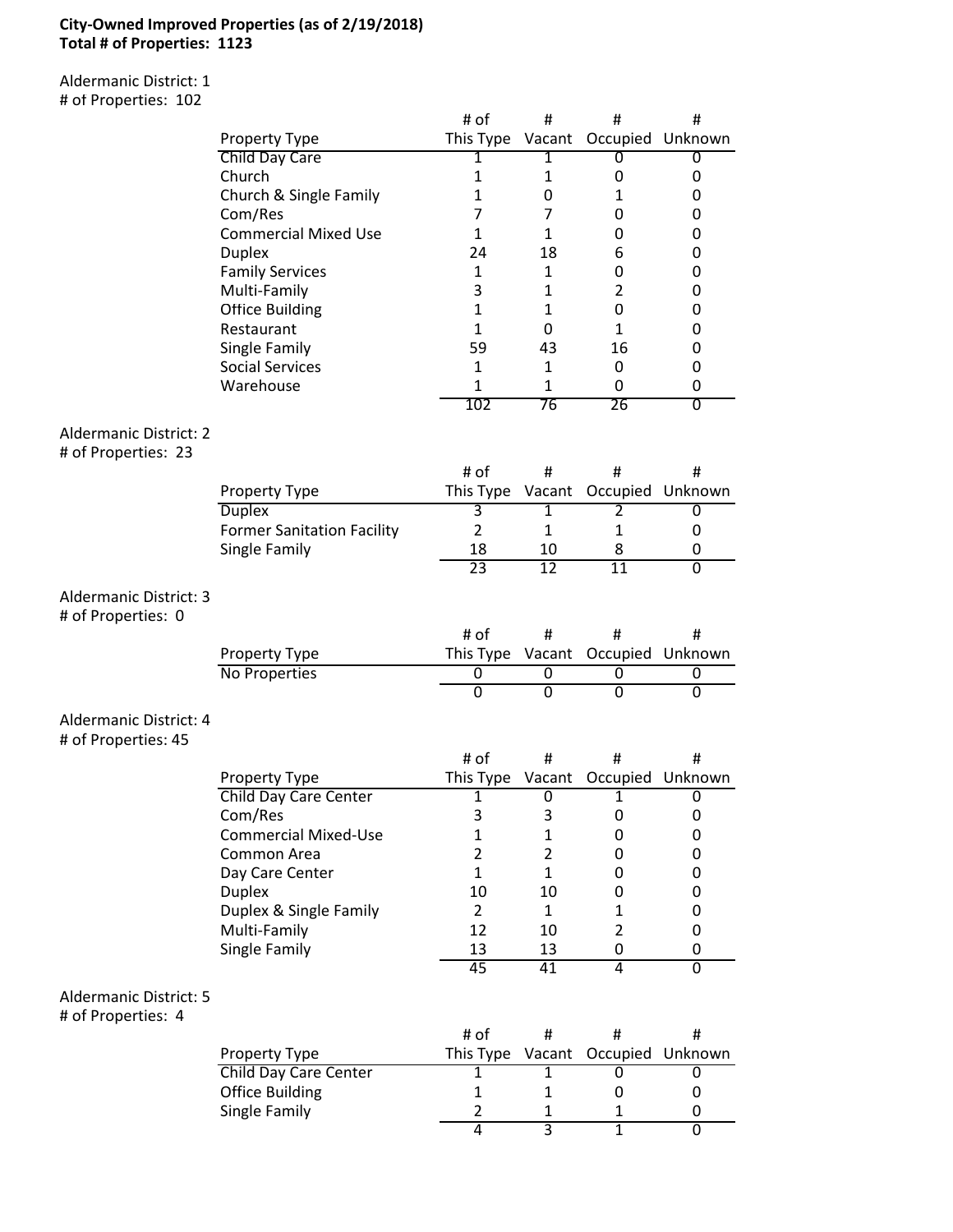## Aldermanic District: 6 # of Properties: 331

|                              | # of | #   | #                                 | # |
|------------------------------|------|-----|-----------------------------------|---|
| <b>Property Type</b>         |      |     | This Type Vacant Occupied Unknown |   |
| Child Day Care               |      |     |                                   |   |
| Church                       | 6    | 6   |                                   |   |
| Com/Res                      | 31   | 28  | 3                                 |   |
| <b>Duplex</b>                | 158  | 129 | 26                                | 3 |
| Duplex - 2                   |      |     |                                   |   |
| Duplex & Single Family       | 8    |     |                                   |   |
| <b>Employment Agency</b>     |      |     |                                   |   |
| <b>Funeral Services</b>      |      |     |                                   |   |
| <b>Medical Office</b>        |      | O   |                                   |   |
| Multi-Family                 | 11   | 10  |                                   |   |
| Multi-Family & Single Family |      |     |                                   |   |
| <b>Retail Offices</b>        |      |     |                                   |   |
| Single Family                | 108  | 87  | 20                                |   |
| Single Family - 2            |      |     |                                   |   |
| Tavern                       |      |     |                                   |   |
|                              | 331  | 274 | 53                                | 4 |

## Aldermanic District: 7

# of Properties: 189

|                             | # of      | #   | #                       | # |
|-----------------------------|-----------|-----|-------------------------|---|
| <b>Property Type</b>        | This Type |     | Vacant Occupied Unknown |   |
| Child Day Care              |           |     |                         |   |
| Church                      |           |     |                         |   |
| Com/Res                     | 10        | 9   |                         |   |
| <b>Commercial Mixed-Use</b> | 2         |     |                         |   |
| <b>Duplex</b>               | 86        | 72  | 12                      |   |
| Duplex - 2                  | 2         | 2   |                         |   |
| Duplex & Single Family      | 2         |     |                         |   |
| <b>Family Services</b>      |           |     |                         |   |
| Multi-Family                | ੨         |     |                         |   |
| <b>Residential Care</b>     |           |     |                         |   |
| Restaurant                  |           |     |                         |   |
| Single Family               | 75        | 59  | 16                      |   |
| Single Family - 2           |           |     |                         |   |
| Tavern                      |           |     |                         |   |
| Warehouse                   |           |     |                         |   |
|                             | 189       | 154 | 33                      | 2 |

## Aldermanic District: 8

# of Properties: 16

|               | # of |                                   |  |
|---------------|------|-----------------------------------|--|
| Property Type |      | This Type Vacant Occupied Unknown |  |
| Com/Res       |      |                                   |  |
| Duplex        |      |                                   |  |
| Restaurant    |      |                                   |  |
| Single Family |      |                                   |  |
|               | 16   |                                   |  |
|               |      |                                   |  |

# Aldermanic District: 9

# of Properties: 17

|                              | # of |                                   |  |
|------------------------------|------|-----------------------------------|--|
| Property Type                |      | This Type Vacant Occupied Unknown |  |
| Com/Res                      |      |                                   |  |
| Condominium                  |      |                                   |  |
| Duplex                       |      |                                   |  |
| <b>Recreational Facility</b> |      |                                   |  |
| Single Family                |      |                                   |  |
|                              |      |                                   |  |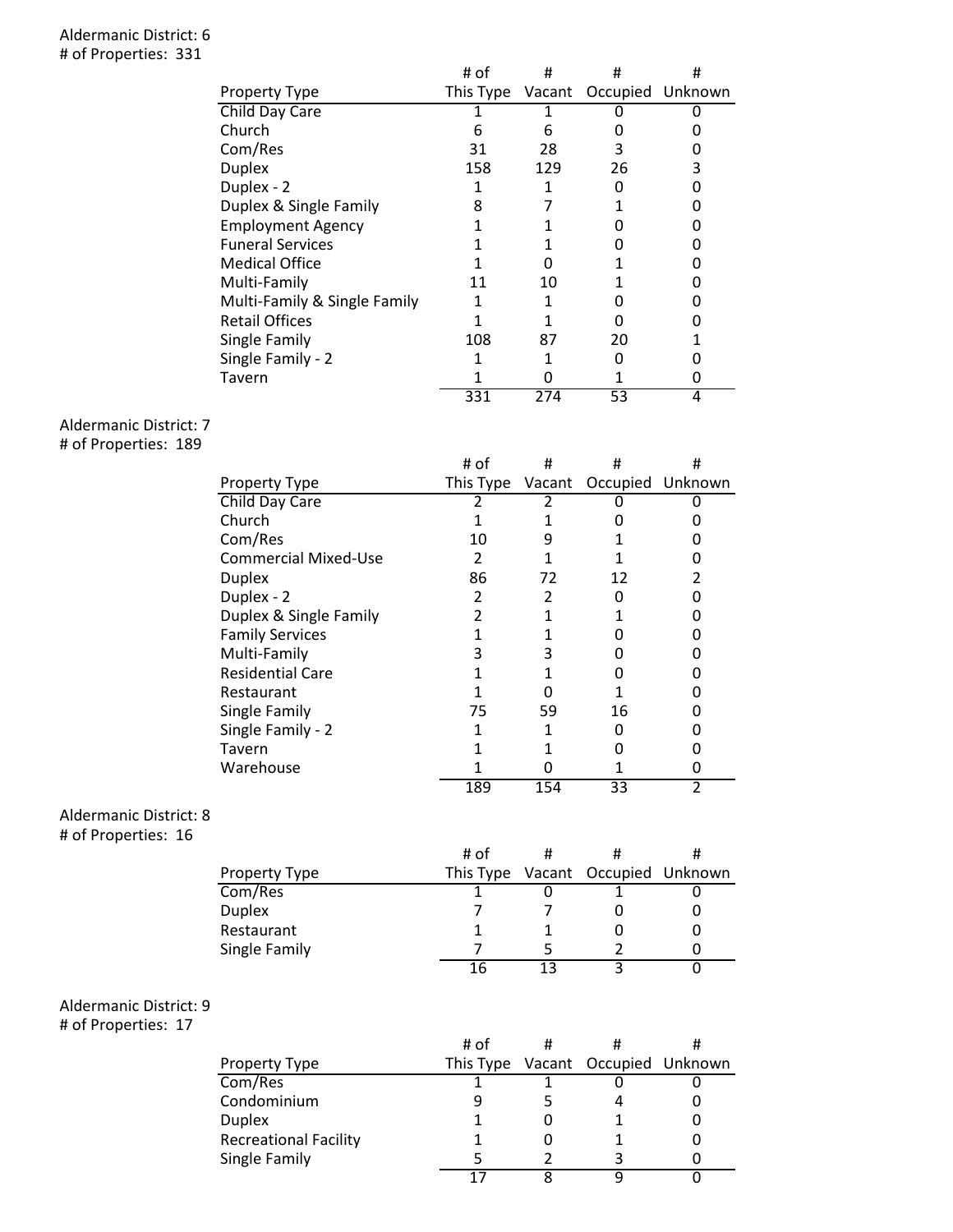## Aldermanic District: 10 # of Properties: 21

|                                |                                              | # of            | #                | #                                      | #                   |
|--------------------------------|----------------------------------------------|-----------------|------------------|----------------------------------------|---------------------|
|                                | Property Type                                | This Type       |                  | Vacant Occupied Unknown                |                     |
|                                | Child Day Care                               | 1               | 1                | 0                                      | 0                   |
|                                | Com/Res                                      | 5               | 4                | $\mathbf 1$                            | 0                   |
|                                | <b>Duplex</b>                                | $\overline{2}$  | $\overline{2}$   | 0                                      | 0                   |
|                                | Single Family                                | 10              | $\overline{7}$   | $\mathbf{1}$                           | $\overline{2}$      |
|                                | Studio                                       | $\mathbf{1}$    | 0                | $\mathbf{1}$                           | 0                   |
|                                | Warehouse                                    | $\overline{2}$  | $\overline{2}$   | 0                                      | 0                   |
|                                |                                              | $\overline{21}$ | $\overline{16}$  | $\overline{3}$                         | $\overline{2}$      |
| Aldermanic District: 11        |                                              |                 |                  |                                        |                     |
| # of Properties: 1             |                                              |                 |                  |                                        |                     |
|                                |                                              | # of            | #                | #                                      | #                   |
|                                |                                              |                 |                  |                                        |                     |
|                                | Property Type<br><b>Single Family</b>        | 1               | 1                | This Type Vacant Occupied Unknown<br>0 |                     |
|                                |                                              | $\overline{1}$  | $\mathbf{1}$     | $\overline{0}$                         | 0<br>$\overline{0}$ |
|                                |                                              |                 |                  |                                        |                     |
| Aldermanic District: 12        |                                              |                 |                  |                                        |                     |
| # of Properties: 37            |                                              |                 |                  |                                        |                     |
|                                |                                              | # of            | #                | #                                      | #                   |
|                                | Property Type                                | This Type       |                  | Vacant Occupied Unknown                |                     |
|                                | Com/Res                                      | 7               | $\overline{6}$   | $\mathbf{1}$                           | 0                   |
|                                | <b>Duplex</b>                                | 6               | 5                | 1                                      | 0                   |
|                                | Duplex & Single Family                       | 1               | 0                | 1                                      | 0                   |
|                                | <b>Employment Agency</b>                     | 1               | $\mathbf{1}$     | 0                                      | 0                   |
|                                | Former Library Site                          | 1               | $\mathbf{1}$     | 0                                      | 0                   |
|                                | Multi-Family                                 | 1               | $\mathbf{1}$     | 0                                      | 0                   |
|                                | Single Family                                | 18              | 16               | $\overline{2}$                         | 0                   |
|                                | <b>Used Care Dealer</b>                      | $\mathbf{1}$    | 0                | $\mathbf{1}$                           | 0                   |
|                                | Warehouse                                    | 1               | 1                | 0                                      | 0                   |
|                                |                                              | $\overline{37}$ | 31               | $\overline{6}$                         | $\overline{0}$      |
| <b>Aldermanic District: 13</b> |                                              |                 |                  |                                        |                     |
| # of Properties: 5             |                                              |                 |                  |                                        |                     |
|                                |                                              | # of            | #                | #                                      | #                   |
|                                |                                              |                 |                  | This Type Vacant Occupied Unknown      |                     |
|                                | Property Type<br><b>Commercial Mixed Use</b> | 1               | $\mathbf{1}$     | 0                                      | 0                   |
|                                | Manufacturing/Warehouse                      | 1               | $\boldsymbol{0}$ | $\mathbf{1}$                           | 0                   |
|                                | Single Family                                | 2               | 1                | 1                                      | 0                   |
|                                | Tavern & Mobile Home Court                   | 1               | 1                | 0                                      | 0                   |
|                                |                                              | $\overline{5}$  | $\overline{3}$   | $\overline{2}$                         | $\overline{0}$      |
|                                |                                              |                 |                  |                                        |                     |
| Aldermanic District: 14        |                                              |                 |                  |                                        |                     |
| # of Properties: 12            |                                              |                 |                  |                                        |                     |
|                                |                                              | # of            | #                | #                                      | #                   |
|                                | Property Type                                | This Type       | Vacant           | Occupied                               | Unknown             |
|                                | Com/Res                                      | $\overline{2}$  | 2                | 0                                      | $\overline{0}$      |
|                                | <b>Duplex</b>                                | 4               | 3                | 1                                      | 0                   |
|                                | Single Family                                | 6               | 4                | $\overline{2}$                         | 0                   |
|                                |                                              | $\overline{12}$ | 9                | 3                                      | $\overline{0}$      |
|                                |                                              |                 |                  |                                        |                     |